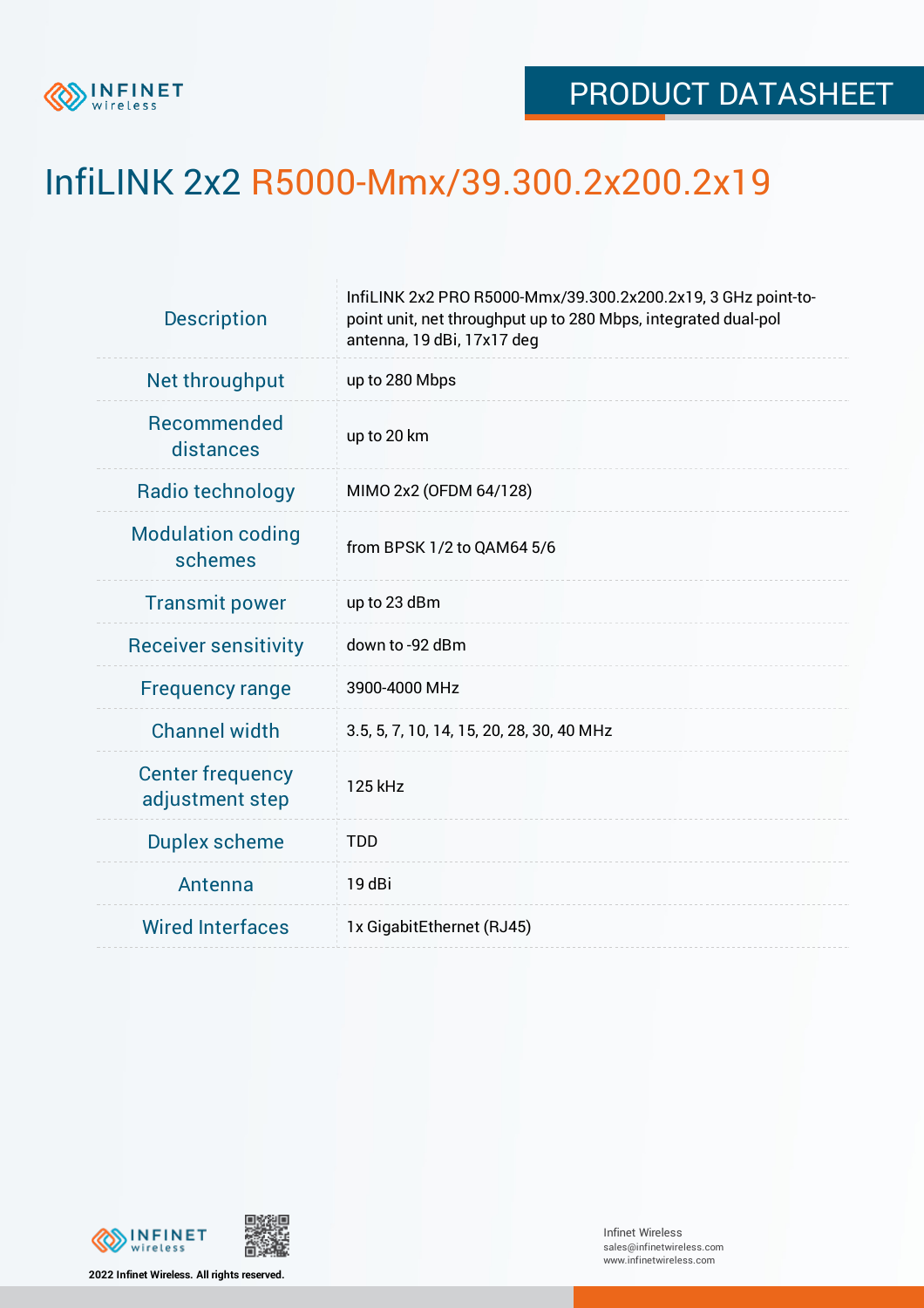

## PRODUCT DATASHEET

## InfiLINK 2x2 R5000-Mmx/39.300.2x200.2x19

| Consumption                | up to 20 W                                                                                                                                                                                                                                                                                                                 |                            |                       |                          |              |                 |  |
|----------------------------|----------------------------------------------------------------------------------------------------------------------------------------------------------------------------------------------------------------------------------------------------------------------------------------------------------------------------|----------------------------|-----------------------|--------------------------|--------------|-----------------|--|
| <b>Power options</b>       | 110-240 VAC @ 50/60 Hz, ±4356 VDC                                                                                                                                                                                                                                                                                          |                            |                       |                          |              |                 |  |
| <b>Outdoor Unit (ODU)</b>  | 305 x 305 x 81 mm, 2.9 kg                                                                                                                                                                                                                                                                                                  |                            |                       |                          |              |                 |  |
|                            |                                                                                                                                                                                                                                                                                                                            |                            |                       |                          |              |                 |  |
| <b>Part Number Options</b> | Prefix<br>R5000-                                                                                                                                                                                                                                                                                                           | Freq.<br><b>Band</b><br>39 | <b>Bitrate</b><br>300 | Output<br>Power<br>2x200 | Ant.<br>2x19 | Capacity<br>300 |  |
| <b>Part Number Example</b> | Mmx<br>R5000-Mmx/39.300.2x200.2x19                                                                                                                                                                                                                                                                                         |                            |                       |                          |              |                 |  |
| <b>Packing List</b>        | - Outdoor unit R5000-Mmx/39.300.2x200.2x19 - 1 pcs.<br>- Power Supply IDU-BS-G - 1 pcs.<br>- Power Cord - 1 pcs.<br>- Connector - 1 pcs.<br>- Standard RJ-45 connector - 1 pcs.<br>- Shielded RJ-45 connector - 1 pcs.<br>- RJ-45 Plug Cap - 1 pcs.<br>- MONT-KIT-85 Mounting kit - 1 pcs.<br>- Quick Start Guide - 1 pcs. |                            |                       |                          |              |                 |  |



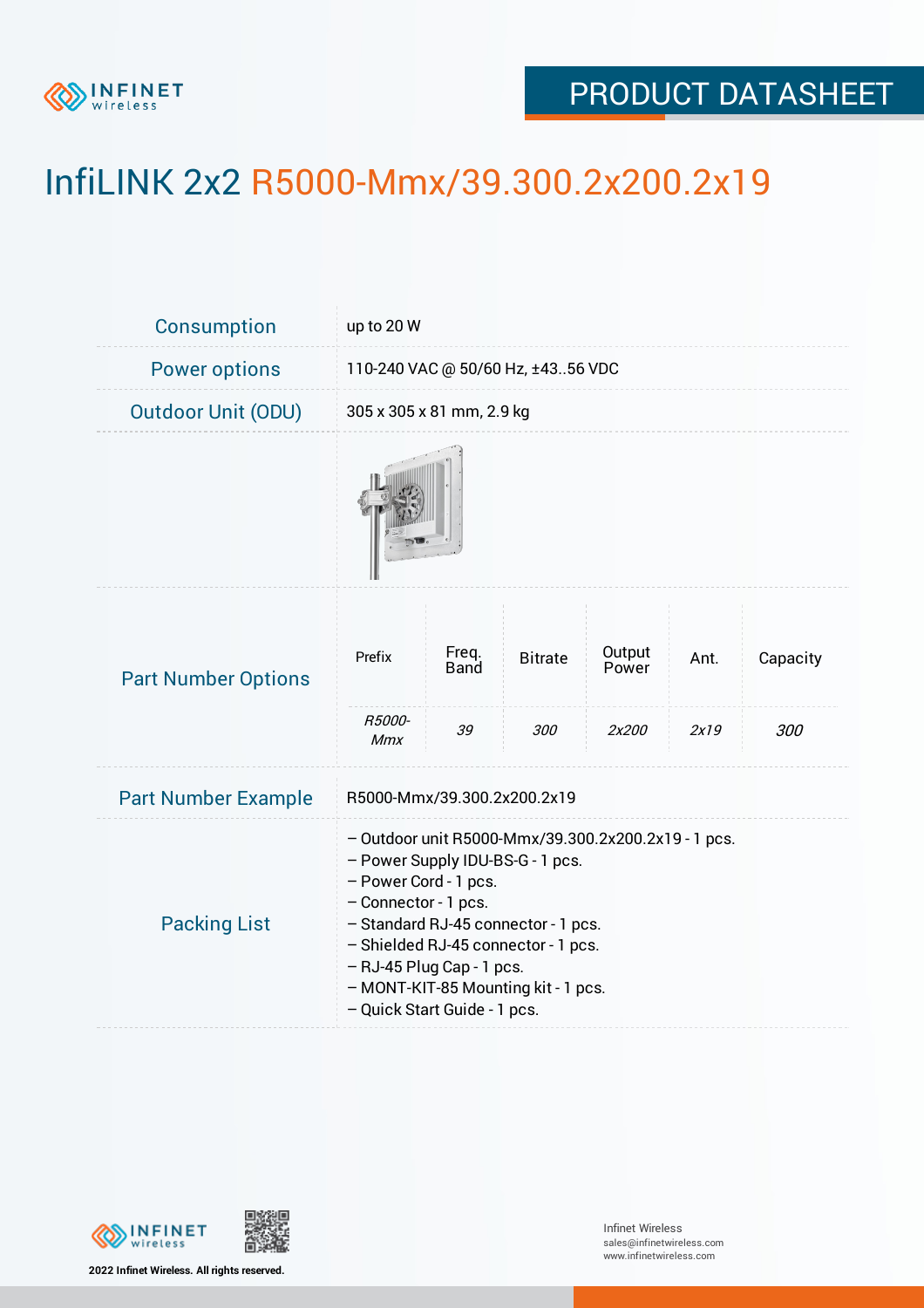

## PRODUCT DATASHEET

# InfiLINK 2x2 R5000-Mmx/39.300.2x200.2x19

### Features

#### **RADIO**

- **Voice/RTP Aware Superpacketing**
- **DFS**
- **Automatic Bitrate Control** Þ
- Þ **Automatic Transmit Power Control**
- ь **TDD synchronization using AUX-ODU-SYNC (excluding Smn/Lmn)**
- **Spectrum Analyzer mode** ۰
- **Channel testing tools** ١

#### **NETWORKING**

- **Ethernet-over-IP and IP-over-IP tunneling**
- **ARP protocol support** ٠
- ۱ **MAC/IP filtering**
- Þ **Full-fledged 2nd layer switch**
- Þ **RIPv2 / OSPFv2 /static routing**
- **L2/L3 Firewall** Þ
- **NAT (multipool, H.323-aware)** Þ
- Þ **DHCP client/server/relay**

#### **MANAGEMENT FEATURES**

- **Various Management Protocols: HTTP, HTTPS, Telnet, SSH, SNMP v1/2c/3 (MIB-II and proprietary MIBs)**
- **Graphical User Interface**
- **LED Indication: power status, wireless and wired link status, signal level**
- **Antenna alignment tool**
- ٠ **Automatic software update**
- **Online monitoring with proprietary EMS InfiMONITOR.**

#### **QUALITY-OF-SERVICE**

- **17 priority queues**
- **IEEE 802.1p support**
- **IP TOS / DiffServ support**
- ٠ **Full voice support**
- **Traffic limiting (absolute, relative, mixed)** ٠
- **Traffic redirection**